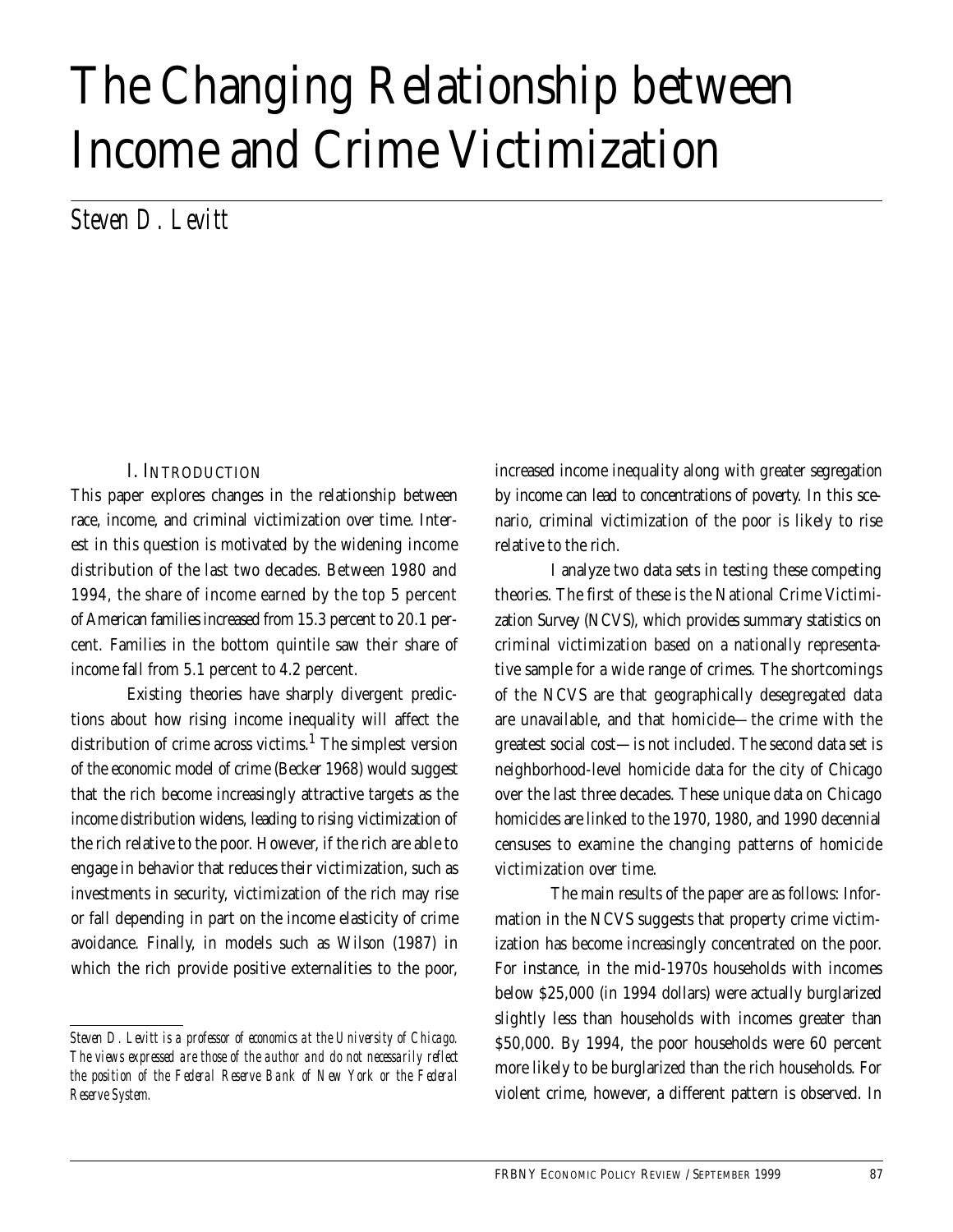the Chicago homicide data, homicide rates at a point in time are generally inversely related to median family income in the community. However, this relationship has substantially weakened over time for blacks and has disappeared completely for whites by 1990. This finding is particularly striking because cross-neighborhood income inequality increased substantially over the time period examined. In other words, the income gap between the richest and poorest communities grew substantially, but the murder gap shrunk. Overall, the results of this paper are consistent with predictions of the simple economic model of crime and possibly with an economic model incorporating victim precaution, but not with the Wilson (1987) study.

Before proceeding, it is worth pausing to acknowledge that the estimates presented in this paper, while perhaps interesting in their own right, are unlikely to be of direct relevance to policymaking. Given the results of this paper, the natural tendency is to calculate the extra burden borne by the poor as a result of higher crime victimization. Such a calculation, however, would ignore the fact that individuals distort their behavior in costly ways (for example, by moving to the suburbs, investing in security systems, or not going out after dark). Any measure of the burden of crime should incorporate not only the costs of those victimized, but also the investment made to avoid victimization. For example, if crime avoidance is a positive function of income (Cullen and Levitt forthcoming), then ignoring costs of avoidance will understate the true crime-related burden felt by the rich. A second possible calculation one might want to make based on the results of this paper is the distribution of income that yields the lowest level of societal crime. Because victim precaution is a function of the crime rate, this type of partial equilibrium analysis is misleading.<sup>2</sup>

The remainder of the paper is organized as follows: Section II provides a review of the existing empirical literature on the relationship between crime, poverty, and income inequality. Section III presents the results from the National Crime Victimization Survey. Section IV analyzes Chicago neighborhood-level homicide data. Section V offers a conclusion.

## II. LITERATURE REVIEW

The empirical literature addressing the relationship between crime and various measures of economic deprivation (such as income inequality, poverty, and unemployment) is extensive. The brief literature review that follows does not attempt to be exhaustive, but rather, highlights various approaches to the issue. Land et al. (1990), Kovandzic et al. (1998), and Patterson (1991) provide more systematic reviews of the literature. It is important to note that the question that I pose in this paper (namely, what are the relative victimization rates of the rich and the poor and how has this changed over time?) differs in its thrust from most of the existing literature. Most of the papers discussed below focus primarily on the relationship between economic deprivation and the amount of crime in an area, without specific concern for whether the victims are poor or rich.

Broadly speaking, the existing empirical research on the topic has generally adopted one of three estimation strategies. The most common approach has been cross-sectional analyses of American cities, metropolitan areas, counties, or states. Examples of this approach are Bailey (1984), Blau and Blau (1982), Glaeser et al. (1996), Kovandzic et al. (1998), Kposowa et al. (1995), Land et al. (1990), Messner (1982), Simpson (1985), and Williams (1984). Results vary widely across these studies. In some cases, greater income inequality (Blau and Blau 1982; Kposowa et al. 1995; Sampson 1985; Simpson 1985) or increased poverty rates (Bailey 1984; Jackson 1984; Williams 1984; Land et al. 1990) are associated with higher crime rates. A number of other papers find statistically insignificant coefficients on either income inequality (Bailey 1984; Messner 1982; Williams 1984) or poverty (Blau and Blau 1982; Simpson 1985). In a few cases, the sign on poverty (Kposowa et al. 1995; Messner 1982) is reversed.

There are a number of important limitations to studies of this kind. First, they rely on officially reported crime data. Differences in police recording procedures make cross-jurisdiction comparisons troublesome (see, for example, O'Brien [1985]). $^3$  A second limitation of such studies is the difficulty of adequately controlling for unobserved characteristics of jurisdictions that are correlated both with income variables and with crime rates. Both of these concerns can be at least partially addressed through the use of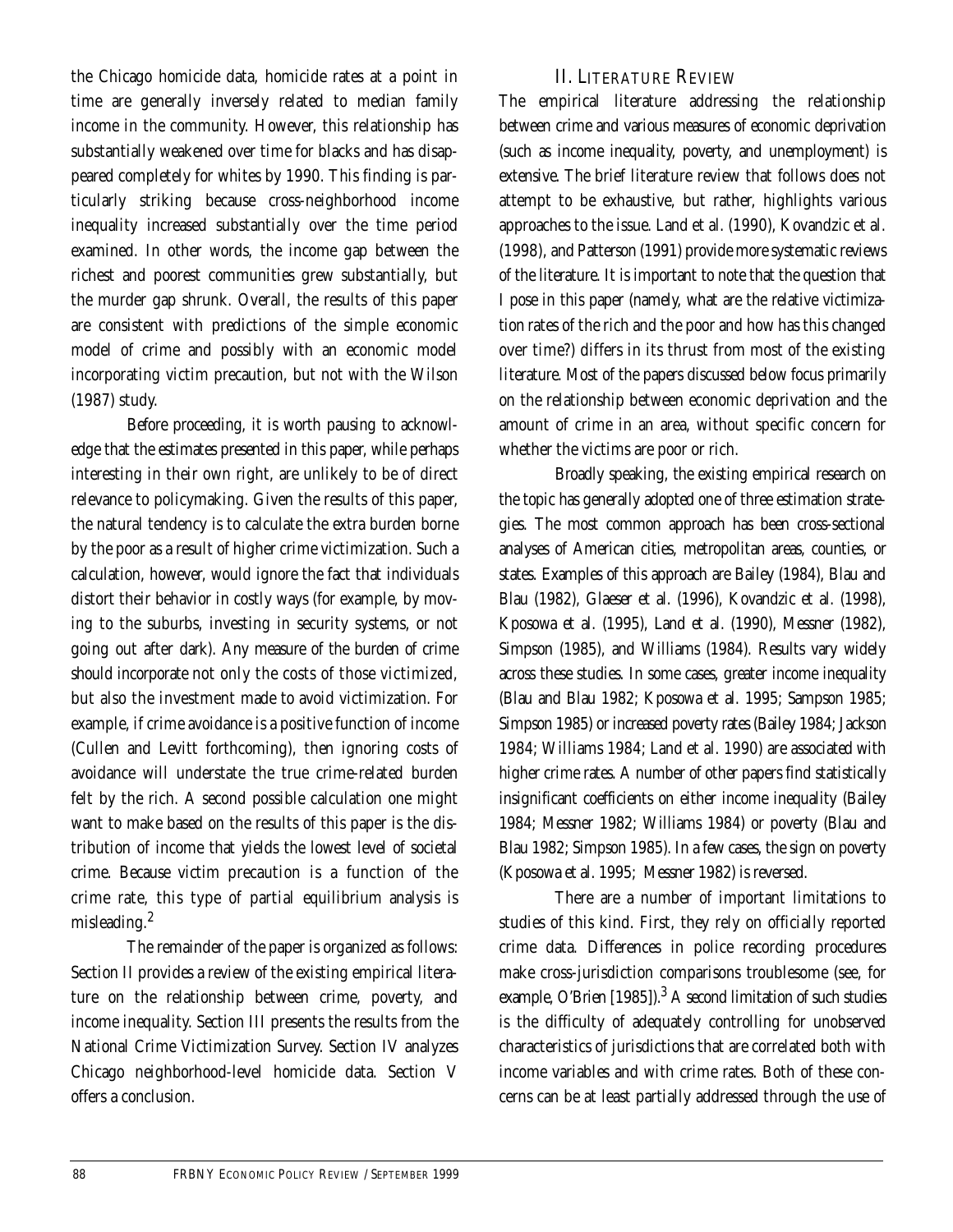panel data, although this strategy has been relatively rare (one exception is Glaeser et al. [1996]). These demographic variables, however, tend to change slowly over time, so there is typically relatively little within-jurisdiction variation available to exploit.

There are two final concerns that are not alleviated through the use of panel data. One is the high degree of correlation between various measures of income and other socioeconomic variables. As an example, Table 1 presents raw correlations across Chicago neighborhoods (part of the data set analyzed in Section IV) for a range of variables using the 1990 census. The correlation between either median family income or poverty rates and other variables such as fraction of female-headed households, the local unemployment rate, percentage black, or percentage owner-occupied housing is in every instance greater than .50 in absolute value and in many cases greater than .80. Consequently, empirical estimates are likely to be sensitive to the precise set of controls used in an analysis and it is difficult to interpret the coefficients of those variables that are included. It is thus not surprising that many studies that include both measures of poverty and income inequality often find one or both of these variables statistically insignificant.

A final concern, as it relates to the particular question that I address in this paper, is that using data at the city, metropolitan statistical area, or state level, one cannot directly determine who is victimized. So, if one goal of the analysis is to identify victimization rates of rich versus poor, these analyses provide little guidance.<sup>4</sup> Cross-sectional

studies using geographic areas such as neighborhoods and communities (Messner and Tardiff 1986; Patterson 1991) circumvent this last problem to a substantial degree. Messner and Tardiff, and Patterson, find higher poverty rates associated with greater crime rates. The use of individual-level data is another escape from this problem; Sampson (1985), using NCVS data for the years 1973-75, reports that neighborhood poverty and inequality have only a small direct impact on crime victimization.<sup>5</sup>

A second empirical approach relies on cross-country crime comparisons. Using official reported crime data, Fajnzylber et al. (1998) find a strong positive correlation between crime and high levels of GDP per capita and greater income inequality. All of the criticisms of crosssectional analyses are equally applicable to international crime data, which are of poor quality, particularly in developing countries. Particularly troubling is the strong positive correlation between GDP and the propensity for victimizations to be officially recorded. Soares (1999) demonstrates that the sign on income per capita reverses when victimization data from crime surveys replace official crime reports. Notably, however, the coefficient on income inequality is not greatly affected when officially reported data are replaced by victimization survey data.

A third strategy that is sometimes adopted is the use of national-level time series variation (for example, see Allen [1996]). This paper finds that higher poverty and greater income inequality are both associated with *decreased* crime. This research approach is problematic because there

| Variable                  | Median Family<br>Income | Poverty Rate | Female-Headed<br>Households | Unemployment<br>Rate | Percentage Black | Percentage<br>Owner-Occupied | Homicide Rate |
|---------------------------|-------------------------|--------------|-----------------------------|----------------------|------------------|------------------------------|---------------|
| Median family income      | 1.00                    |              |                             |                      |                  |                              |               |
| Poverty rate              | $-85$                   | 1.00         |                             |                      |                  |                              |               |
| Female-headed households  | $-.74$                  | .89          | 1.00                        |                      |                  |                              |               |
| Unemployment rate         | $-82$                   | .91          | .88                         | 1.00                 |                  |                              |               |
| Percentage black          | $-.56$                  | .64          | .87                         | .78                  | 1.00             |                              |               |
| Percentage owner-occupied | .65                     | .76          | $-66$                       | $-55$                | $-.34$           | 1.00                         |               |
| Homicide rate             | $-.76$                  | .88          | .87                         | .90                  | .75              | $-.57$                       | $1.00\,$      |

*Table 1* CORRELATION ACROSS VARIABLES IN CHICAGO COMMUNITY-LEVEL DATA, 1990

Sources: All data are drawn from the 1990 census except the homicide rate, which is a ten-year average of homicides based on data compiled in Block et al. (1998).

Notes: Values in the table are cross-neighborhood correlations for Chicago neighborhoods in 1990. The standard Chicago seventy-seven neighborhood classification is used, except that the central business district is excluded.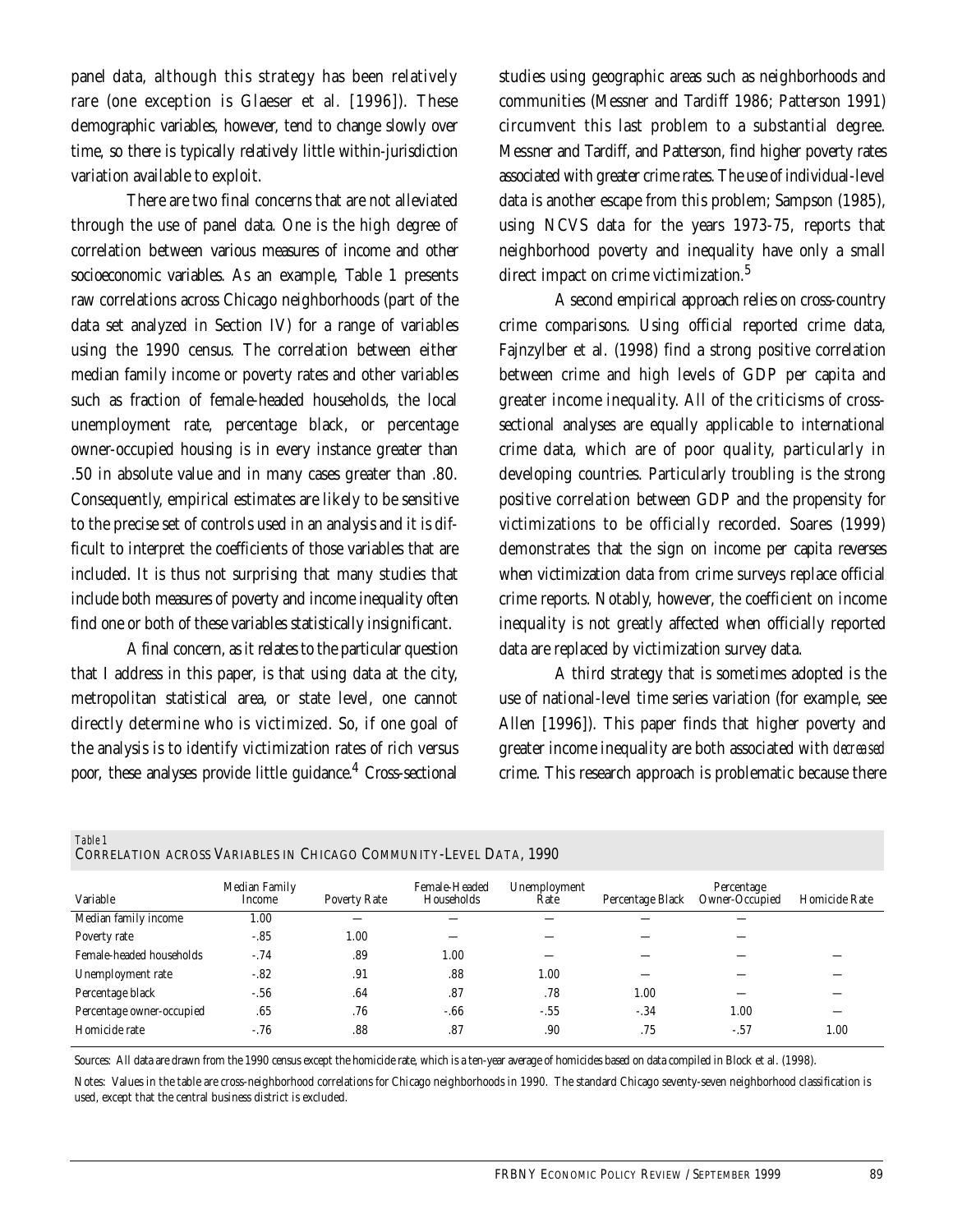are very few degrees of freedom available for estimation and the lack of a reasonable comparison group makes it difficult to interpret the coefficients obtained in anything approaching a causal manner.

In summary, much but not all of the existing empirical evidence is consistent with the conclusion that poverty and income inequality are associated with higher crime rates. Most of the existing literature, however, focuses on the amount of crime perpetrated rather than on how crime victimization is distributed across the poor and the rich. None of the existing literature that I am aware of has considered the way in which the link between poverty and crime victimization may have changed over time. In the following two sections, I explore these issues empirically using the NCVS and neighborhood-level data from Chicago over the 1966-95 period.

# III. EVIDENCE FROM THE NATIONAL CRIME VICTIMIZATION SURVEY

The NCVS has been conducted annually in the United States since 1973. Roughly 60,000 households are interviewed each year. Unfortunately, no geographic identifiers are available in the data, so analysis of these data is limited to national analyses.

Table 2 presents victimization rates by household income level and race for four different crimes: auto theft, burglary, aggravated assault, and robbery. The first two categories comprise serious property crimes; the latter two categories are the only violent crimes for which the NCVS generates reliable results. $^6$  Data are presented for the  $\,$  1974-75  $\,$ and 1993-94 periods. These years were chosen both because they represent (roughly) the earliest and most recent data available and because the income categories available are comparable in real terms. Survey respondents do not report actual income, but rather are only classified within relatively broad bands. For the years used, it happens to be the case that respondents can be categorized as having real household incomes of less than roughly \$25,000 in 1994 dollars, between \$25,000 and \$50,000, and more than \$50,000.<sup>7</sup> In the table, only low- and high-income households are reported. In virtually every case, victimization rates of middle-income households fall between victimization rates

#### *Table 2* VICTIMIZATION BY INCOME LEVEL IN THE NATIONAL CRIME VICTIMIZATION SURVEY

|                    |                      |         | White   |         | <b>Black</b> |
|--------------------|----------------------|---------|---------|---------|--------------|
| Crime              | Income<br>Group      | 1974-75 | 1993-94 | 1974-75 | 1993-94      |
| Auto theft         | Under<br>\$25,000    | 13.4    | 14.4    | 14.8    | 23.9         |
|                    | Above<br>\$50,000    | 22.2    | 19.9    | 59.2    | 49.1         |
|                    | Ratio<br>(poor:rich) | .60     | .72     | .25     | .49          |
| <b>Burglary</b>    | Under<br>\$25,000    | 93.7    | 71.3    | 134.9   | 88.6         |
|                    | Above<br>\$50,000    | 98.6    | 44.9    | 137.4   | 53.0         |
|                    | Ratio<br>(poor:rich) | .95     | 1.59    | .98     | 1.67         |
| Aggravated assault | Under<br>\$25,000    | 13.2    | 16.3    | 16.2    | 20.7         |
|                    | Above<br>\$50,000    | 7.2     | 7.9     | 7.3     | 16.2         |
|                    | Ratio<br>(poor:rich) | 1.82    | 2.06    | 2.22    | 1.28         |
| Robbery            | Under<br>\$25,000    | 7.9     | 6.0     | 10.6    | 14.1         |
|                    | Above<br>\$50,000    | 4.7     | 4.0     | 8.9     | 12.5         |
|                    | Ratio<br>(poor:rich) | 1.68    | 1.50    | 1.19    | 1.12         |

Source: National Crime Victimization Survey (1974, 1975, 1993, 1994).

Notes: All dollar values are in (approximate) 1994 dollars. Only categorical income data are available in the survey. The income cutoff for the 1974-75 lowincome category is \$7,000 in nominal dollars and the cutoff for the high-income category is \$15,000 in nominal dollars. The consumer price index somewhat more than tripled between 1974 and 1994.

of the low- and high-income counterparts. The ratio of lowincome to high-income victimizations is also reported.

A few key facts emerge from Table 2. First, for all crimes reported in both time periods, blacks of a given income were more frequently victimized than whites. The biggest discrepancies were for robbery and for auto theft among the rich. Blacks were roughly twice as likely to be victims of robbery, holding income constant, and rich blacks were more than twice as likely to have a vehicle stolen as rich whites. Second, at any given point in time, the poor were more likely to suffer violent victimizations, but the evidence on property crime is mixed. The higher rate of violent crime is consistent with an increased opportunity for victimization of the poor, as most criminals are themselves poor and thus will tend to live in poor neighborhoods. While there are also greater opportunities to commit property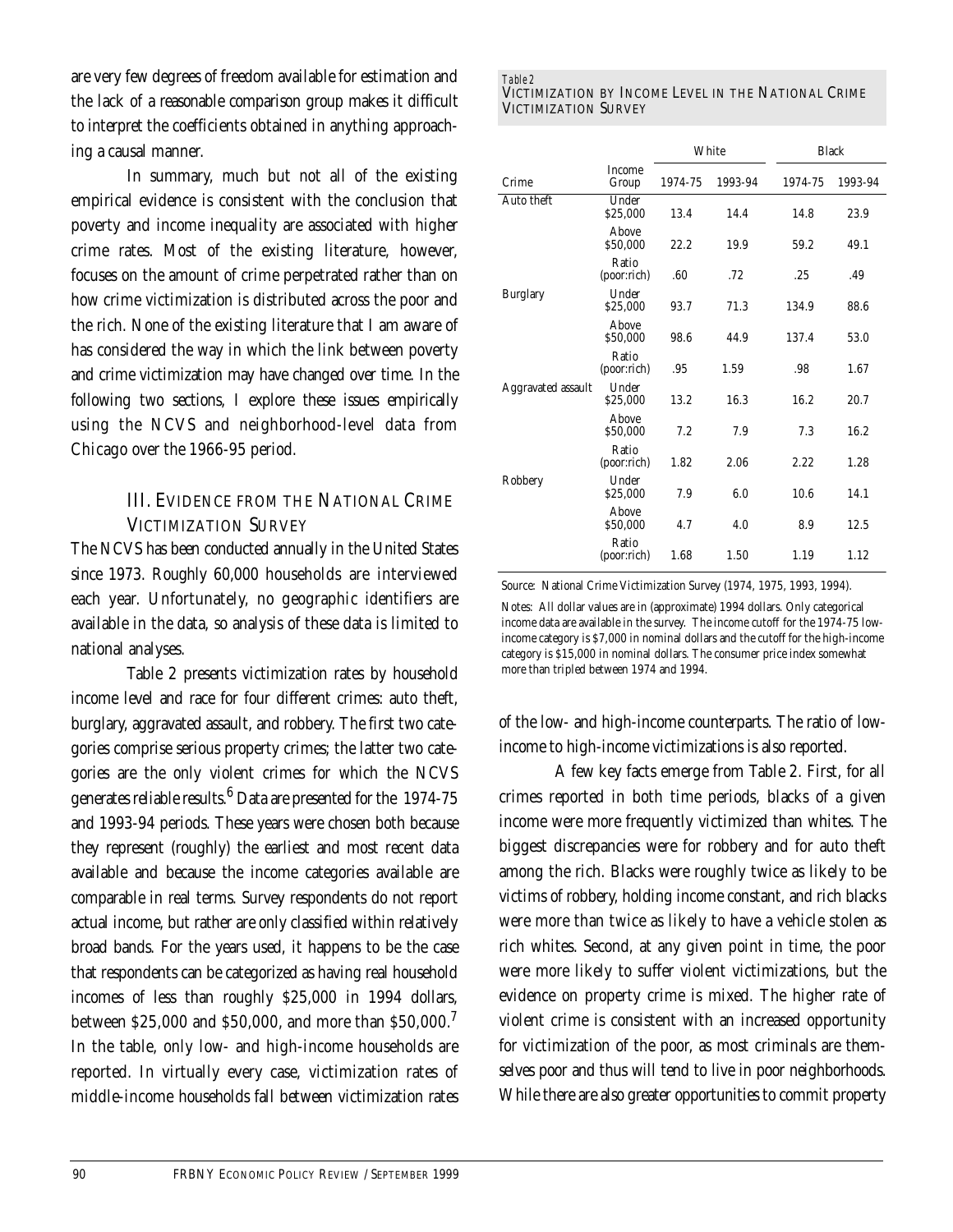crimes against the poor, the lower incidence of property crime in this group is consistent with the economic model of crime's prediction that (all else constant) criminals will seek out more lucrative targets.

An interesting pattern emerges with respect to victimization by income over time for property crime. For both races, property crime becomes more concentrated among the poor over time. For instance, in the 1970s high-income households (both white and black) were slightly more likely to be burglarized than low-income households, but by the 1990s low-income households were 60 percent more likely to be victims of burglary. High-income black households went from being four times as likely to have a vehicle stolen to about twice as likely between the 1970s and the 1990s. There are two plausible explanations for this pattern: (1) increased spatial segregation by income, especially for high-income blacks (Wilson 1987) and (2) increased investment in home security and automotive antitheft devices, which is concentrated among rich households. There has been substantial technological advance in victim precaution devices, fueling a dramatic expansion in the size of this industry. The home security industry has grown at an annual rate of 10 percent over the last decade and is now a \$14 billion a year business. In a recent survey, 19 percent of households report having a burglar alarm. Houses valued at over \$300,000 have a home security system installed 39 percent of the time, compared with only 9 percent for houses valued at less than \$100,000.

The temporal patterns of robbery and aggravated assault suggest that the second of these two explanations may be the more important. In contrast to property crime, the rich are not successful in systematically reducing their relative aggravated assault or robbery victimization (nor murder, in the analysis presented below using Chicago data). If spatial isolation were the key factor in reducing property victimization, one would expect to observe a similar pattern for violent crime. However, the differential pattern in violent and property offenses can be explained by the fact that there is no parallel expenditure on victim precaution that the rich can make to reduce the likelihood of violent crime in the way that burglary and auto theft can be prevented.<sup>8</sup> This argument is, of course, highly conjectural and in need of further testing.

## IV. NEIGHBORHOOD-LEVEL HOMICIDE VICTIMIZATION IN CHICAGO

The preceding section examined nationally representative survey data. For reasons of confidentiality, no local socioeconomic characteristics are included in NCVS. Consequently, while victimization can be stratified by income and race, no other coverages are available. In this section, neighborhoodlevel data for the city of Chicago are used to examine the correlates of crime at the local level.

The city of Chicago is divided into seventy-seven neighborhoods (sometimes referred to as communities). Neighborhood borders, which have remained unchanged, were initially chosen so as to capture distinct community characteristics roughly fifty years ago, although the distinctiveness of the neighborhoods has blurred somewhat over time. Nonetheless, neighborhood identities (such as those of Hyde Park, Lincoln Park, Austin, Woodlawn, and Grand Boulevard) remain strong. Neighborhood populations range from roughly 5,000 to over 100,000 and cover between one and twenty-five census tracts. In the analysis that follows, I use all of the neighborhoods except the central business district (the Loop), which has very few residents but a large commuter population.<sup>9</sup>

Block et al. (1998) have assembled a unique data set on Chicago homicides with information paralleling the Federal Bureau of Investigation's Supplementary Homicide Report, but also adding detailed geographic identifiers. In this paper, I use data from 1965-95, aggregated up to the neighborhood level. Because the number of homicides per neighborhood each year is relatively small, I also aggregate homicide data over ten-year periods centered around decennial census years (that is, 1966-75, 1976-85, 1986-95). The homicide data are merged with neighborhood information from the 1970, 1980, and 1990 Censuses of Population and Housing. Summary statistics across neighborhoods are reported in Table 3 for each of the census years. Within time periods, there are enormous differences in homicide rates across neighborhoods. For instance, a substantial fraction of neighborhoods did not experience a single homicide between 1966 and 1975 (reported in the 1970 entry in the table), whereas other neighborhoods had homicide rates of more than 70 per 100,000 annually, roughly ten times the national average.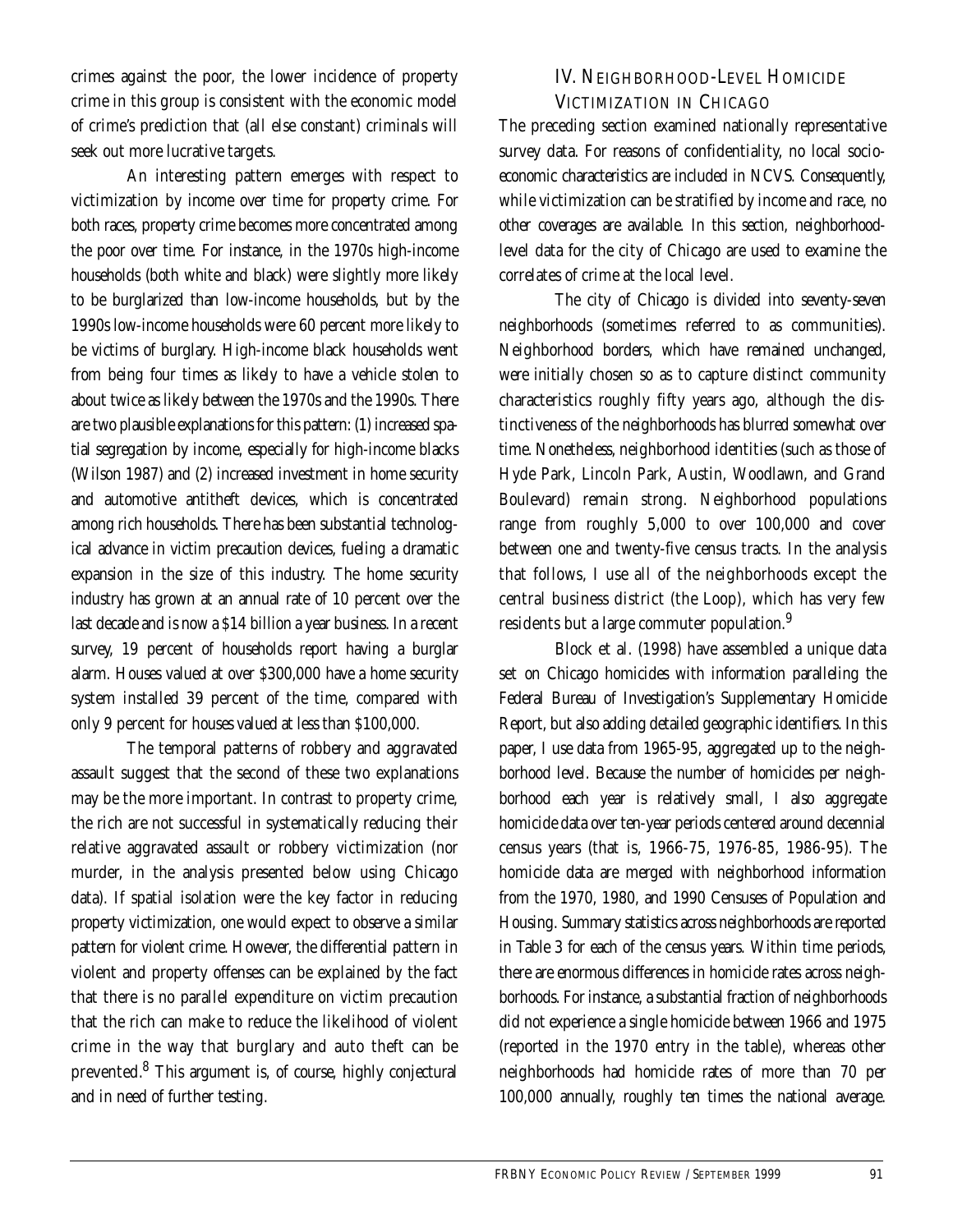Mean homicide rates rose from 22.3 per 100,000 in the early part of the sample to 29.2 per 100,000 by the end. For the 1986-95 period, no neighborhood was completely free of homicides, and the worst neighborhood had more than 100 homicides per 100,000 residents annually.

Median family income, on average, was relatively stable across the three censuses at approximately \$30,000 in 1990 dollars. Note, however, that the standard deviation in this variable across communities rose substantially, from

| Table 3                                   |
|-------------------------------------------|
| <b>COMMUNITY-LEVEL SUMMARY STATISTICS</b> |
|                                           |

| Variable and<br>Time Period              | Mean   | Standard<br>Deviation | Minimum  | Maximum |
|------------------------------------------|--------|-----------------------|----------|---------|
| 1970                                     |        |                       |          |         |
| Annual homicide<br>rate per 100,000      | 22.3   | 21.5                  | 0        | 71.2    |
| Median family income<br>$(1990$ dollars) | 33,930 | 7,650                 | 16,435   | 56,821  |
| Percentage black                         | 32.6   | 38.8                  | 0        | 99.3    |
| Percentage Hispanic                      | 7.3    | 10.7                  | $\Omega$ | 54.9    |
| Percentage owner-occupied                | 35.2   | 24.1                  | 0.6      | 90.1    |
| Percentage female-headed<br>households   | 18.5   | 9.2                   | 7.8      | 48.3    |
| Percentage foreign born                  | 11.1   | 7.7                   | 0.1      | 25.6    |
| 1980                                     |        |                       |          |         |
| Annual homicide<br>rate per 100,000      | 25.9   | 20.3                  | 0        | 81.5    |
| Median family income<br>$(1990$ dollars) | 29,168 | 8,812                 | 8.811    | 50,554  |
| Percentage black                         | 39.9   | 41.7                  | $\theta$ | 99.4    |
| Percentage Hispanic                      | 14.1   | 19.5                  | 0.5      | 77.6    |
| Percentage owner-occupied                | 38.3   | 22.2                  | 0.5      | 90.6    |
| Percentage female-headed<br>households   | 33.2   | 17.8                  | 7.9      | 78.5    |
| Percentage foreign born                  | 14.4   | 12.1                  | 0.1      | 44.7    |
| 1990                                     |        |                       |          |         |
| Annual homicide<br>rate per 100,000      | 29.2   | 25.4                  | 0.9      | 106.6   |
| Median family income<br>$(1990$ dollars) | 31,131 | 12,964                | 5,909    | 75,113  |
| Percentage black                         | 38.4   | 40.6                  | $\theta$ | 99.5    |
| Percentage Hispanic                      | 19.1   | 23.1                  | 0.1      | 87.8    |
| Percentage owner-occupied                | 42.0   | 21.8                  | 2.0      | 91.0    |
| Percentage female-headed<br>households   | 34.4   | 20.4                  | 7.2      | 84.5    |
| Percentage foreign born                  | 16.8   | 14.2                  | 0.2      | 49.1    |

Sources: All data except homicide rates are drawn from neighborhood-level census data for seventy-six Chicago neighborhoods (only the central business district is excluded). Homicide data are an average of annual homicide rates per 100,000 in the ten-year period centered around the census year (for example, 1976-85), based on data compiled in Block et al. (1998).

Note: Reported values are weighted by neighborhood population.

\$7,650 in 1970 to \$12,964 in 1990, signifying increased spatial sorting by income over time at the neighborhood level.<sup>10</sup> This pattern was even more apparent in the minimum and maximum median family incomes by community. In 1970, the range was \$16,435 to \$56,821. In 1990, the span was \$5,909 to \$75,113. The poorest neighborhoods became much poorer, whereas the richest neighborhoods were substantially wealthier.

A few other facts are worth noting in the summary statistics. First, blacks represent 30-40 percent of the Chicago population overall, but there is a great deal of racial segregation. In 1990, almost half of the city's population (48 percent) lived in communities in which one race made up at least 85 percent of residents; in 1970, that figure was 57 percent. Second, the fraction of the population denoted Hispanic increased dramatically over time, from 7.3 percent to 19.1 percent. Because of changing census definitions of Hispanic, however, it is difficult to determine how much of this increase is real and what fraction is an artifact of data recording. Thus, for most of the paper, I will concentrate solely on the categories non-Hispanic white (simply denoted white) and black. A final point of interest is the fact that the proportion of female-headed households roughly doubled over the sample period. By 1990, more than one in three households with children had an absent father.

Table 4 presents the distribution of annual homicide rates across Chicago neighborhoods for three time periods. Because of the stark differences in homicide rates for whites and blacks, the results are presented separately by race.<sup>11</sup> The homicide rates are population-weighted, so that the numbers reported in the table correspond to the individual-level distribution of homicide risk if all white residents of a community have an equal chance of being victimized and similarly for blacks. Put another way, neighborhoods with few whites (blacks) get little weight in the columns for whites (blacks).

The most striking feature of Table 4 are the enormous differences between whites and blacks. Twenty-five percent of whites in all time periods lived in neighborhoods where not a single white homicide victimization occurred over the course of a decade. Even the most dangerous neighborhoods for whites experienced homicide rates of only about 10 per 100,000, about one-fourth the median homicide rate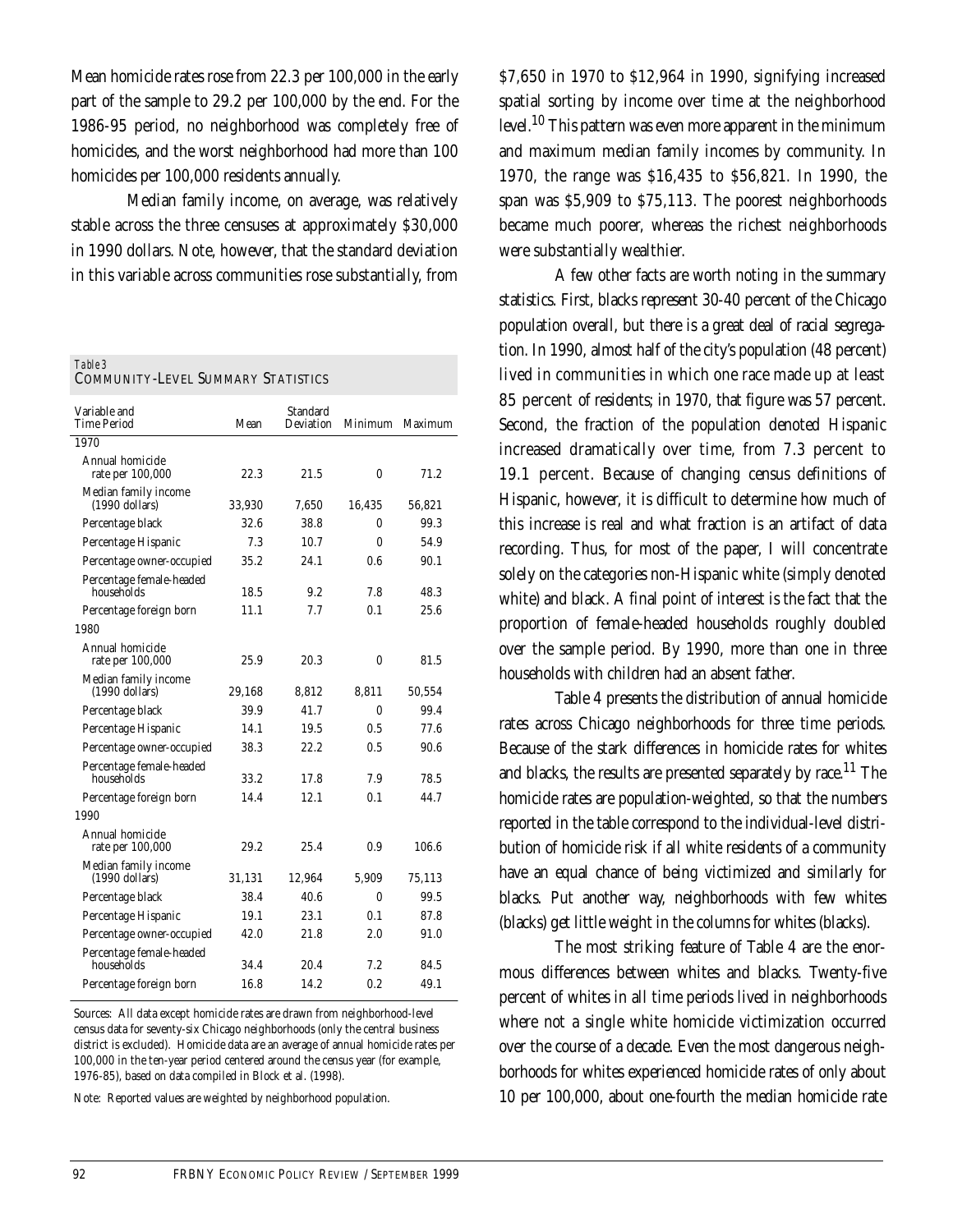#### *Table 4*

DISTRIBUTION OF HOMICIDE RATES PER 100,000 RESIDENTS ACROSS RACE AND TIME

|                        |         | White   |         |         | <b>Black</b> |         |
|------------------------|---------|---------|---------|---------|--------------|---------|
| Homicide<br>Percentile | 1966-75 | 1976-85 | 1986-95 | 1966-75 | 1976-85      | 1986-95 |
| $0-10$                 | 0.0     | 0.0     | 0.0     | 1.0     | 1.4          | 0.8     |
| $10-25$                | 0.0     | 0.0     | 0.0     | 6.1     | 9.4          | 9.6     |
| $25 - 50$              | 0.9     | 1.5     | 1.2     | 21.5    | 23.8         | 31.2    |
| $50 - 75$              | 3.1     | 3.6     | 2.9     | 53.5    | 41.4         | 46.3    |
| 75-90                  | 5.8     | 5.6     | 4.5     | 65.9    | 57.8         | 71.2    |
| $90+$                  | 11.9    | 9.2     | 7.6     | 85.8    | 93.7         | 109.9   |
| Median                 | 1.8     | 2.4     | 2.0     | 32.5    | 29.4         | 42.5    |
| Mean                   | 3.1     | 3.2     | 2.5     | 39.7    | 37.0         | 43.8    |

Sources: See Table 3.

Notes: Values in the table are annual homicide rates per 100,000 residents. Homicide percentiles are obtained by rank ordering homicide rates by race across communities and taking a weighted average, with weights based on the white (or in columns 4-6, black) population in a community.

among blacks. Black residents in the highest risk neighborhoods were murdered at rates about ten times greater than whites in the most dangerous white neighborhoods.

A second fact worth noting is that there are substantial differences across neighborhoods within race. Homicide rates for whites in the most dangerous neighborhoods were more than six times greater than the median white in 1970 and three to four times higher in 1980 and 1990. The black residents most at risk faced homicide rates two to three times greater than the median black and almost one hundred times greater than the safest black residents. Homicide rates rose about 25 percent in Chicago over the time period examined, but a substantial part of this increase was due to an increase in the black population, rather than changes in per-capita victimization rates within race.

Table 5 documents the large differences in income across Chicago neighborhoods and how the income distribution widened, particularly between 1980 and 1990. The numbers reported are neighborhood median family incomes by race. For instance, the entries in the top row of the table for whites represent the average median family income for the neighborhoods in which the poorest decile of whites reside.<sup>12</sup> In 1970, the poorest 10 percent of whites lived in neighborhoods with an average median family income of \$26,834 (in 1990 dollars). The corresponding number for the richest 10 percent of whites in

| Table 5                                           |  |
|---------------------------------------------------|--|
| DISTRIBUTION OF NEIGHBORHOOD MEDIAN FAMILY INCOME |  |
| <b>BY RACE</b>                                    |  |

|                                       |        |        | <b>Black</b> |        |  |        |        |
|---------------------------------------|--------|--------|--------------|--------|--|--------|--------|
| Median Family<br>Income<br>Percentile | 1969   | 1979   | 1989         | 1969   |  | 1979   | 1989   |
| $0-10$                                | 26.834 | 21,127 | 18,638       | 18,475 |  | 10,592 | 8,232  |
| $10 - 25$                             | 32.284 | 27.821 | 26.137       | 20,938 |  | 14.109 | 13.332 |
| $25 - 50$                             | 35,542 | 32.141 | 32.794       | 23,589 |  | 20,002 | 21,363 |
| 50-75                                 | 38,519 | 36,579 | 39.863       | 30,490 |  | 27,131 | 27,156 |
| 75-90                                 | 41,512 | 39,770 | 46.163       | 36,559 |  | 32,919 | 31,789 |
| $90+$                                 | 47.790 | 44.675 | 66.341       | 40,465 |  | 38,567 | 44,540 |

Sources: See Table 3.

Notes: Values in the table are neighborhood median family incomes in U.S. dollars. Percentiles are obtained by rank ordering median family income across communities and taking a weighted average, with weights based on the white (or in columns 4-6, black) population in a community. Note that median family income is available only at the community level, not broken down by race within a community. To the extent that white and black residents of the same neighborhoods have different incomes, the values in the table will not reflect actual median family incomes of white or black residents of the community, but only of all community residents.

1970 was \$47,790. By 1990, income for the poorest white neighborhoods had fallen about 30 percent, whereas for the richest whites there was a 40 percent increase. Among blacks, incomes fell more than 50 percent in the poorest neighborhoods between 1970 and 1990, and increased 10 percent in the richest neighborhoods.

Table 6 presents homicide rates across neighborhoods ranked by median family income. Each figure in Table 6 corresponds to the same figure in Table 5, except

| Table 6<br>DISTRIBUTION OF HOMICIDE RATES BY MEDIAN FAMILY<br>INCOME BY COMMUNITY AND RACE |         |         |         |      |                         |       |
|--------------------------------------------------------------------------------------------|---------|---------|---------|------|-------------------------|-------|
|                                                                                            |         | White   |         |      | <b>Black</b>            |       |
| Median Family<br>Income<br>Percentile                                                      | 1966-75 | 1976-85 | 1986-95 |      | 1966-75 1976-85 1986-95 |       |
| $0-10$                                                                                     | 8.4     | 5.5     | 0.4     | 86.1 | 91.5                    | 117.0 |
| $10 - 25$                                                                                  | 4.2     | 3.6     | 3.5     | 48.1 | 62.5                    | 63.9  |
| $25 - 50$                                                                                  | 3.6     | 4.0     | 2.9     | 65.2 | 42.5                    | 39.8  |
| 50-75                                                                                      | 2.1     | 2.6     | 2.1     | 24.7 | 21.5                    | 32.6  |
| 75-90                                                                                      | 1.5     | 2.1     | 2.0     | 8.8  | 19.8                    | 37.0  |
| $90+$                                                                                      | 0.8     | 1.9     | 2.9     | 4.7  | 11.2                    | 10.0  |

Sources: See Table 3.

Notes: This table parallels Table 5, except that homicide rates per 100,000 are reported in place of median family income. Thus, the percentiles in this table are based on median family income in a community, *not* homicide rates (in contrast to Table 4).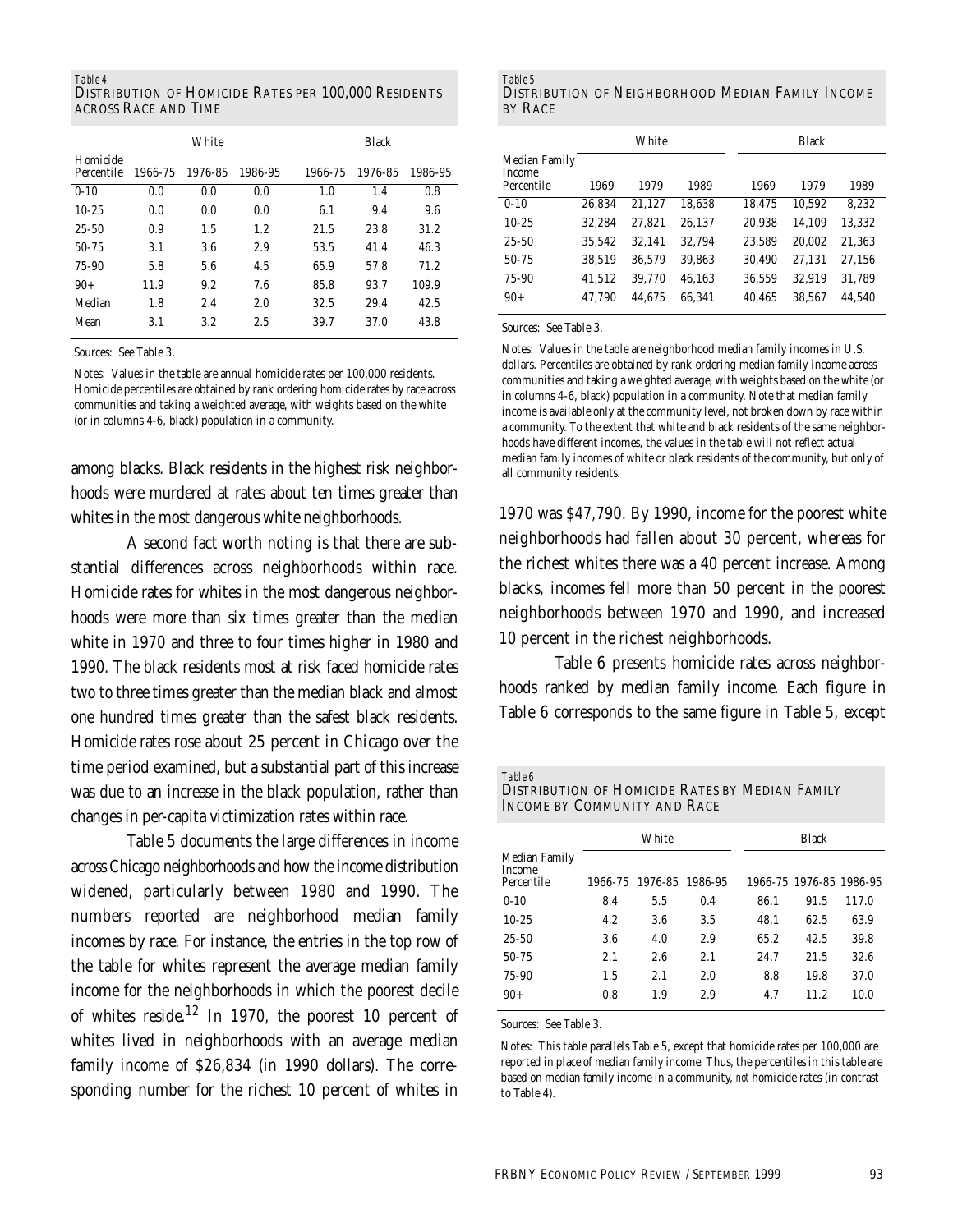that the homicide rate for these same neighborhoods is reported in place of the median family income. There is a strong correspondence between median family income and homicide rates in the early part of the sample. The poorest white neighborhoods experienced murder rates ten times greater than the richest white neighborhoods; for blacks, the corresponding ratio was almost twenty to one. It is striking, however, that the link between income and homicide weakened substantially over time. For whites, homicide rates were unrelated to income in the 1986-95 period. In fact, the very lowest homicide rates were reported in the poorest white neighborhoods. For blacks, the pattern was less pronounced. The worst black neighborhoods experienced higher homicide rates in later years, but the rise in homicides in these neighborhoods was much smaller than the proportionate increase in the richer black neighborhoods. Murder rates in the 75th to 90th income percentile more than quadrupled for blacks; rates for the highest 10 percent of blacks more than doubled.

What makes the narrowing of the murder gap between the rich and poor so remarkable is that it occurred at a time when the neighborhood incomes were diverging. In other words, not only is it true that rich white neighborhoods have gone from having one-tenth the number of homicides as poor white neighborhoods to having similar rates, but that the richest neighborhoods have gotten substantially richer relative to the poor neighborhoods.

Tables 7 and 8 further investigate the link between neighborhood income and crime in a regression framework. Table 7 aggregates all community residents, regardless of race. Two specifications are shown for each decade, along with a panel-data regression including community-fixed effects. When only median family income and race dummies are included (columns 1, 3, and 5), the impact of income is greater than when a fuller set of covariates are allowed. Without covariates, an extra \$1,000 of family income reduces the homicide rate by 1.5 per 100,000 in 1970. A one-standard-deviation change in

#### *Table 7*

| <b>CORRELATES OF COMMUNITY HOMICIDE RATES</b> |  |  |  |
|-----------------------------------------------|--|--|--|
|-----------------------------------------------|--|--|--|

| Variable                                |                   | 1970              | 1980            |                   | 1990            |                   | 1970-90         |                   |
|-----------------------------------------|-------------------|-------------------|-----------------|-------------------|-----------------|-------------------|-----------------|-------------------|
| Median family income<br>(x1000)         | $-1.5$<br>(0.3)   | $-0.7$<br>(0.4)   | $-1.7$<br>(0.2) | $-0.8$<br>(0.2)   | $-0.7$<br>(0.2) | $-0.5$<br>(0.2)   | $-0.7$<br>(0.1) | $-0.4$<br>(0.2)   |
| Percentage black                        | 0.28<br>(0.05)    | 0.16<br>(0.06)    | 0.14<br>(0.03)  | $-0.01$<br>(0.04) | 0.41<br>(0.06)  | 0.07<br>(0.07)    | 0.24<br>(0.06)  | 0.14<br>(0.07)    |
| Percentage Hispanic                     | $-0.01$<br>(0.10) | 0.17<br>(0.10)    | 0.02<br>(0.05)  | 0.15<br>(0.05)    | 0.08<br>(0.09)  | 0.18<br>(0.09)    | 0.02<br>(0.08)  | 0.23<br>(0.10)    |
| Percentage owner-<br>occupied           |                   | $-0.07$<br>(0.07) |                 | 0.16<br>(0.09)    |                 | 0.01<br>(0.10)    |                 | $-0.35$<br>(0.24) |
| Percentage female-<br>headed households |                   | 0.82<br>(0.52)    |                 | 0.94<br>(0.18)    |                 | 0.76<br>(0.18)    |                 | 0.35<br>(0.09)    |
| Percentage foreign born                 |                   | $-0.40$<br>(0.21) |                 | 0.13<br>(0.14)    |                 | $-0.30$<br>(0.17) |                 | $-0.31$<br>(0.20) |
| Constant                                | 63.8<br>(11.3)    | 30.8<br>(22.5)    | 68.8<br>(7.9)   | 9.3<br>(10.7)     | 34.8<br>(12.3)  | 17.3<br>(13.6)    |                 |                   |
| Year= $1980$                            |                   |                   |                 |                   |                 |                   | $-0.6$<br>(1.3) | $-3.3$<br>(1.4)   |
| Year= $1990$                            |                   |                   |                 |                   |                 |                   | 5.1<br>(1.7)    | 2.0<br>(1.7)      |
| $R^2$                                   | .89               | .91               | .84             | .91               | .78             | .87               | .94             | .95               |
| Number of<br>observations               | 76                | 76                | 76              | 76                | 76              | 76                | 228             | 228               |
| Community dummies<br>included?          | $\rm No$          | $\rm No$          | $\rm No$        | No                | $\rm No$        | $\rm No$          | Yes             | Yes               |

Sources: See Table 3.

Notes: The dependent variable is the homicide rate per 100,000. The first six columns are cross-sectional, neighborhood-level regressions using the standard Chicago neighborhood classification, excluding the central business district. The final two columns are fixed-effect panel-data regressions using the three sets of years included in the first six columns. All regressions are estimated using weighted least squares with weights proportional to neighborhood population.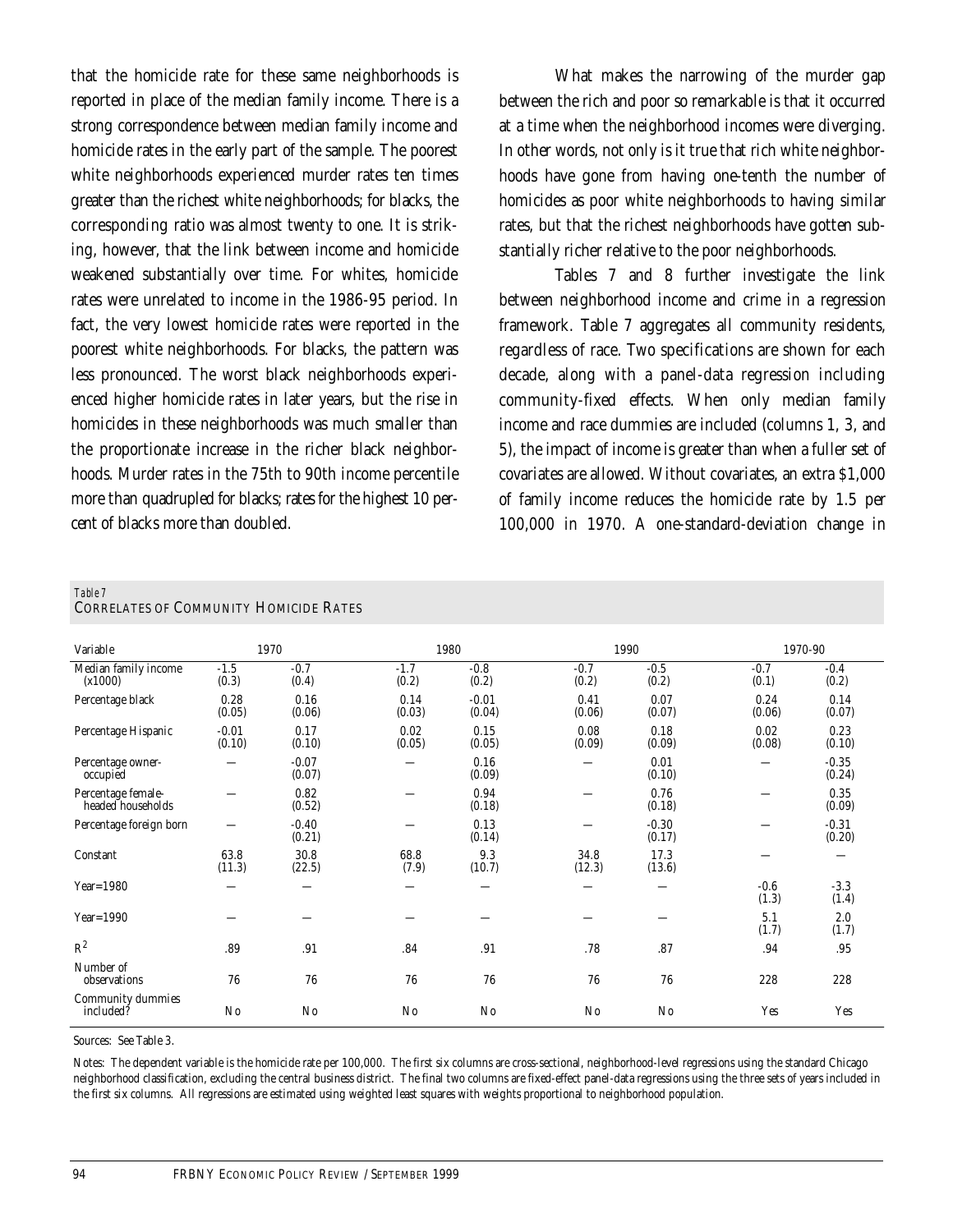median family income (\$7,650), evaluated at the sample mean, raises the homicide rate by about 50 percent. When other covariates are included, the impact of family income is roughly halved and loses statistical significance. A 5 percent increase in the percentage of residents that are black (holding income constant) has approximately the same impact on homicide rates as a \$1,000 increase in family income. The coefficient on female-headed households is economically quite large (a one-standard-deviation change increases homicide rates by one-third), but is not statistically significant. An increase in owner-occupied housing and in foreign-born residents, holding all else constant, is associated with lower crime rates. These latter estimates, however, are also not statistically significant at the .05 level. Results for 1980 are for the most part similar to those from 1970, but are more precisely estimated. The coefficient on median family income shrinks in 1990, but remains statistically significant. Because the cross-community dispersion in incomes is greater in 1990, a one-standard-deviation decline in family income still leads to roughly a 30 percent increase in homicide victimization. The concentration of female-headed households also changes dramatically between 1970 and 1990 (the standard deviation on this variable more than doubles), so that even though the coefficients are similar across years, the importance of this variable in explaining differences in crime increases over time.

The last two columns of Table 7 present panel-data estimates. The estimates on family income are smaller than in any of the cross-sections, but nonetheless statistically significant. The coefficient on female-headed households also falls but is still highly significant. Owner-occupied housing reduces crime, but it is not statistically significant at the .05 level.

Table 8 presents results separately for whites and blacks. Only the coefficients on the median family income variable are presented; complete regression results are available from the author. Each entry in the table represents the coefficient from a different regression. It is important to note that the census data on communities are not broken down by race, so the race-specific regressions assume that blacks and whites in a given neighborhood have the same characteristics. As would be expected given the results in Table 6,

#### *Table 8*

MEDIAN FAMILY INCOME AND HOMICIDE RATES BY RACE Coefficient on median family income from various specifications

| <b>Regression Specification</b>  | White             | <b>Black</b>    |
|----------------------------------|-------------------|-----------------|
| Simple regression, no covariates |                   |                 |
| 1970                             | $-0.29$<br>(0.14) | $-3.4$<br>(0.4) |
| 1980                             | $-0.12$<br>(0.06) | $-2.5$<br>(0.4) |
| 1990                             | 0.00<br>(0.03)    | $-2.0$<br>(0.3) |
| Panel 1970-90                    | 0.03<br>(0.06)    | $-1.1$<br>(0.4) |
| Full set of controls included    |                   |                 |
| 1970                             | $-0.22$<br>(0.17) | $-3.5$<br>(0.8) |
| 1980                             | 0.07<br>(0.08)    | $-1.8$<br>(0.4) |
| 1990                             | 0.03<br>(0.03)    | $-1.3$<br>(0.3) |
| Panel 1970-90                    | 0.04<br>(0.08)    | $-0.5$<br>(0.5) |

Sources: See Table 3.

Notes: Values in the table are the coefficients on the median family income variable from regressions paralleling those in Table 7, except that the dependent variable is the homicide rate per 100,000 within a racial group in a community. Each entry in the table reflects a different regression.

there are enormous differences across races, with the coefficient on median family income an order of magnitude that is greater for blacks. Among whites, the link between income and homicide victimization goes from negative and statistically significant to zero between 1970 and 1990. The relationship between income and homicide also falls sharply for blacks over time, but remains statistically significant in all instances except in the panel regression with a full set of controls.

## V. CONCLUDING REMARKS

This paper presents a set of empirical results on the relationship between income and crime victimization and how that pattern has changed over time. National victimization data suggest that property crime victimizations have become increasingly concentrated among the poor over the last twenty years. The poor are more likely to be victims of robbery and aggravated assault, and this relationship has remained true over time. Income inequality across Chicago neighborhoods has increased sharply over the last twenty years. Interestingly, however, the link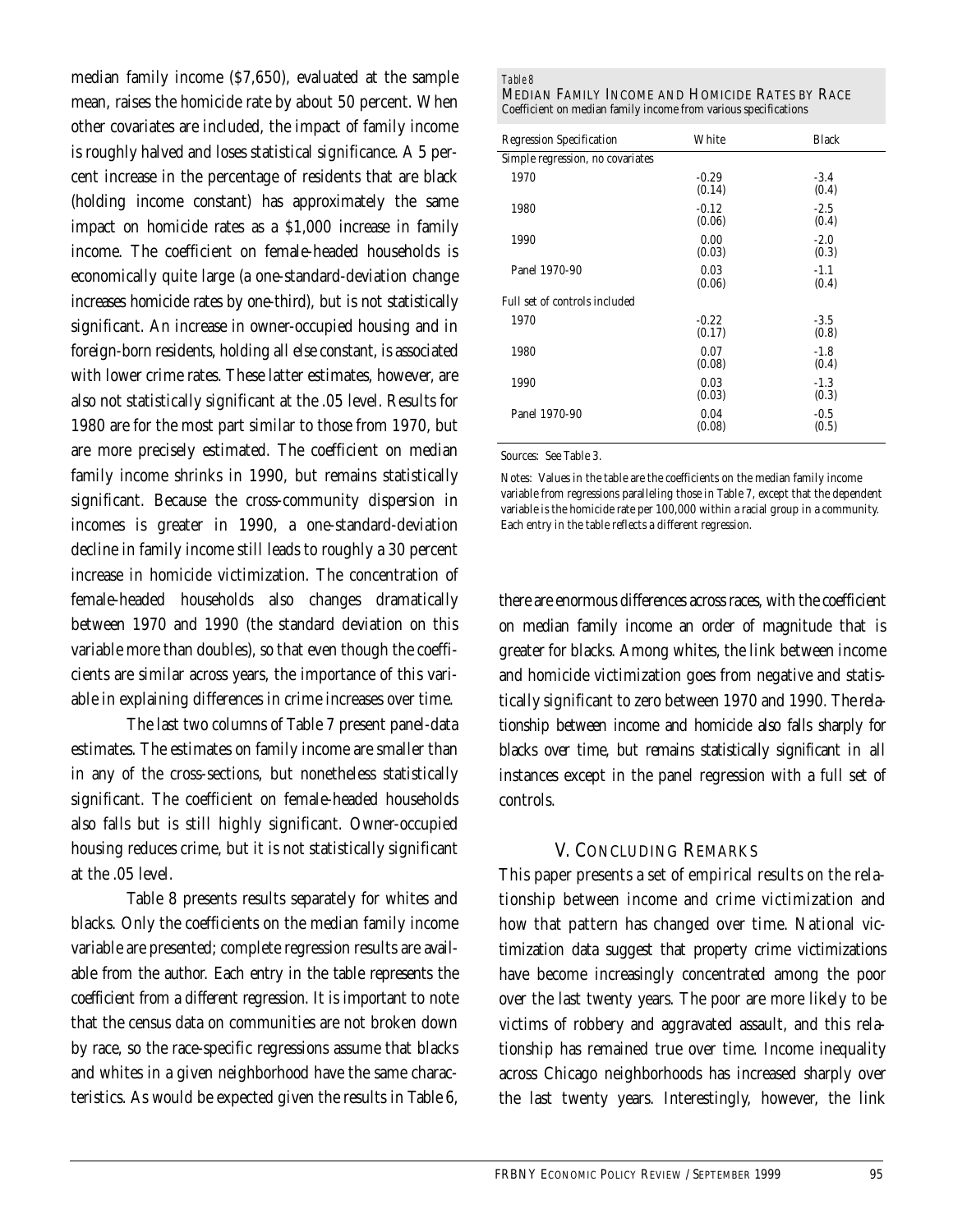between neighborhood income and homicide rates has substantially weakened over the same time period. In fact, for whites, there is no relationship between median family income in the neighborhood and homicide rates in the 1990s.

The contrasts in the pattern for property crime and homicide raise intriguing questions about the relationship between income and crime. One explanation for decreased property crime victimization of the rich is the increased reliance on victim precaution expenditures by the rich to protect their homes and cars—protection that is less likely to reduce violent crime and homicide. The results with respect to Chicago homicide—namely, that the rich have been less able to insulate themselves from homicide in recent years—clearly warrant further explanation. Examining the circumstances of homicide and the relationship between victim and offender is a logical first step toward understanding this result better. If the finding proves robust, it reflects an important and previously unrecognized trend in crime victimization. Among other things, this result may provide an explanation for the puzzle whereby fear of crime has risen steadily among the typical American, even at times when crime is steady or declining.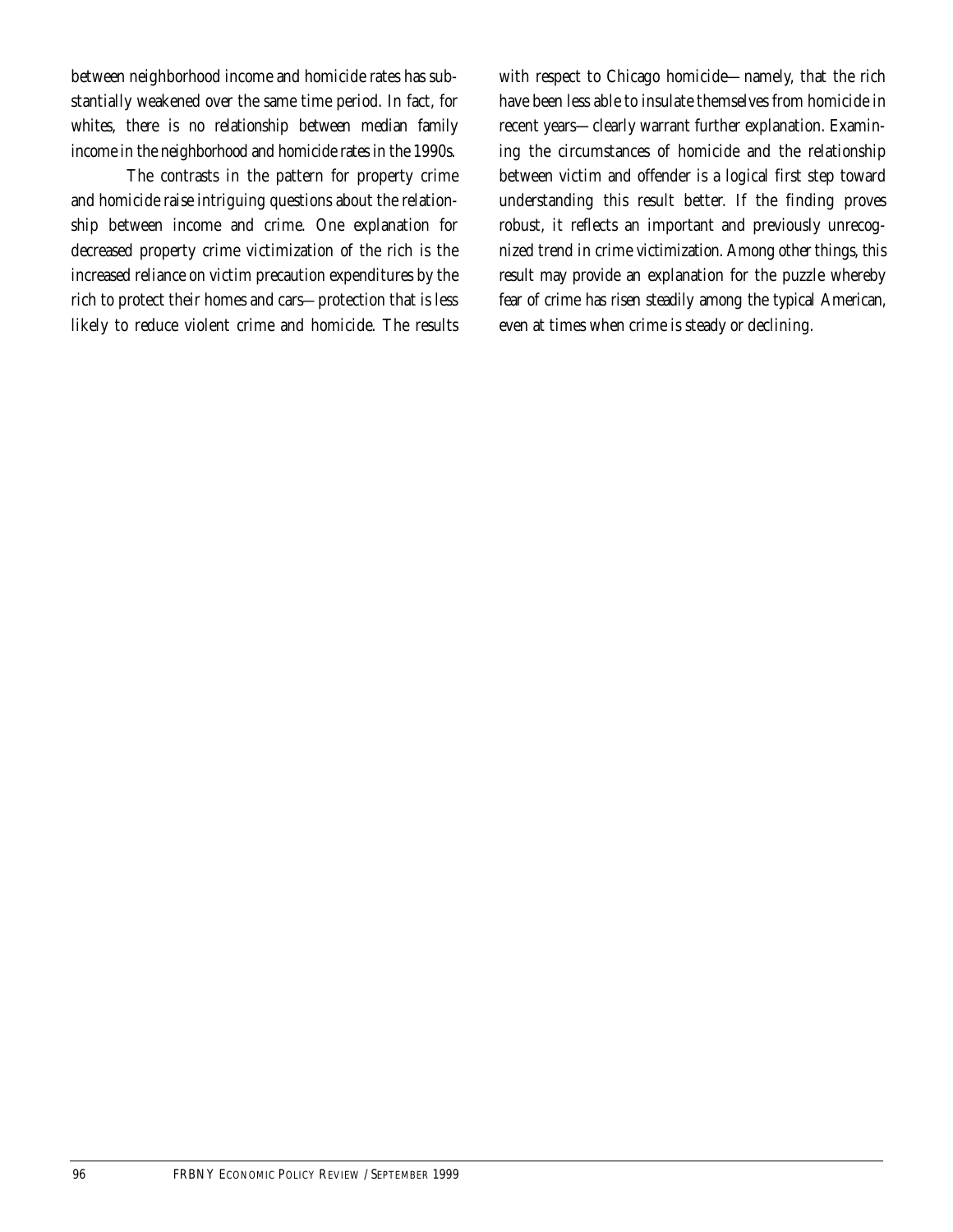## **ENDNOTES**

*Please do not cite without prior permission of the author. The author would like to thank Austan Goolsbee, seminar participants, and especially Derek Neal for helpful comments and David Hwang for research assistance. All remaining errors are the sole responsibility of the author. Financial support of the National Science Foundation is gratefully acknowledged. Correspondence should be addressed to Steven D. Levitt, Department of Economics, University of Chicago, 1126 East 59th Street, Chicago, IL 60637; e-mail: slevitt@midway.uchicago.edu.*

1. Various theories also have predictions about how changes in income inequality might affect the level of crime, but I do not focus on this question in the paper. Strain theory, for instance, argues that an increased gap between rich and poor promulgates frustration on the part of the poor, leading them to react violently against the inequity in society, although their rage may be directed either toward the rich or the poor (Cloward and Ohlin 1960). It is also possible that higher crime can lead to greater income inequality. For example, as inner-city crime rises, a firm producing in this area must offer higher wages to attract workers. These rising production costs lead the firm to relocate into lower crime neighborhoods. The spatial mismatch between the location of poor innercity residents and jobs may further worsen the residents' economic plight (for example, see Wilson [1996]).

2. Capitalization of the costs of crime into property values further complicates welfare calculations. If the costs of crime are fully capitalized, then exogenous increases in crime hurt property owners, but after one takes into account lower rents, they would not reduce the utility of the marginal renter.

3. Furthermore, there is evidence that the propensity to report crime to the police is a function of a victim's income. For instance, in the 1992 NCVS, households with income below \$10,000 say that they reported roughly 50 percent of all completed burglaries to the police, whereas households with income over \$30,000 report more than 60 percent.

4. Nonlinearity in the mapping from income to victimization further complicates the issue.

5. Unfortunately, the NCVS stopped reporting neighborhood-level characteristics in the late 1970s due to concerns about anonymity. So the approach Sampson (1985) used is not available for more recent data.

6. Homicide is not included in the NCVS. The incidence of rape is too low to generate results when stratified by income and race.

7. According to the consumer price index, prices somewhat more than tripled between 1974 and 1994. The cutoffs in nominal terms in 1974 and 1975 for the low-income and high-income classification are \$7,000 and \$15,000.

8. One possible exception to the inability to protect oneself from violent crime is residence in a gated community. I thank Derek Neal for this observation.

9. This creates a problem because homicides are classified by place of occurrence rather than by place of residence of the victim.

10. The years 1970 and 1990 refer to when the census was conducted. The income data actually correspond to the previous year in each case.

11. Attempts to calculate results for Hispanics yield homicide rates between those of non-Hispanic whites and blacks. As noted above, generating reliable results for Hispanics is complicated by changing definitions of Hispanic across censuses as well as by the fact that the Chicago Police Department's definition of Hispanic need not correspond to that used in the census.

12. Note that the numbers reported do not necessarily correspond to income numbers for whites only in these neighborhoods, but rather to all neighborhood residents. To the extent that income systematically differs by race within a neighborhood, these numbers will not be completely accurate. Given the available data, however, the breakdown provided is the best that can be offered.